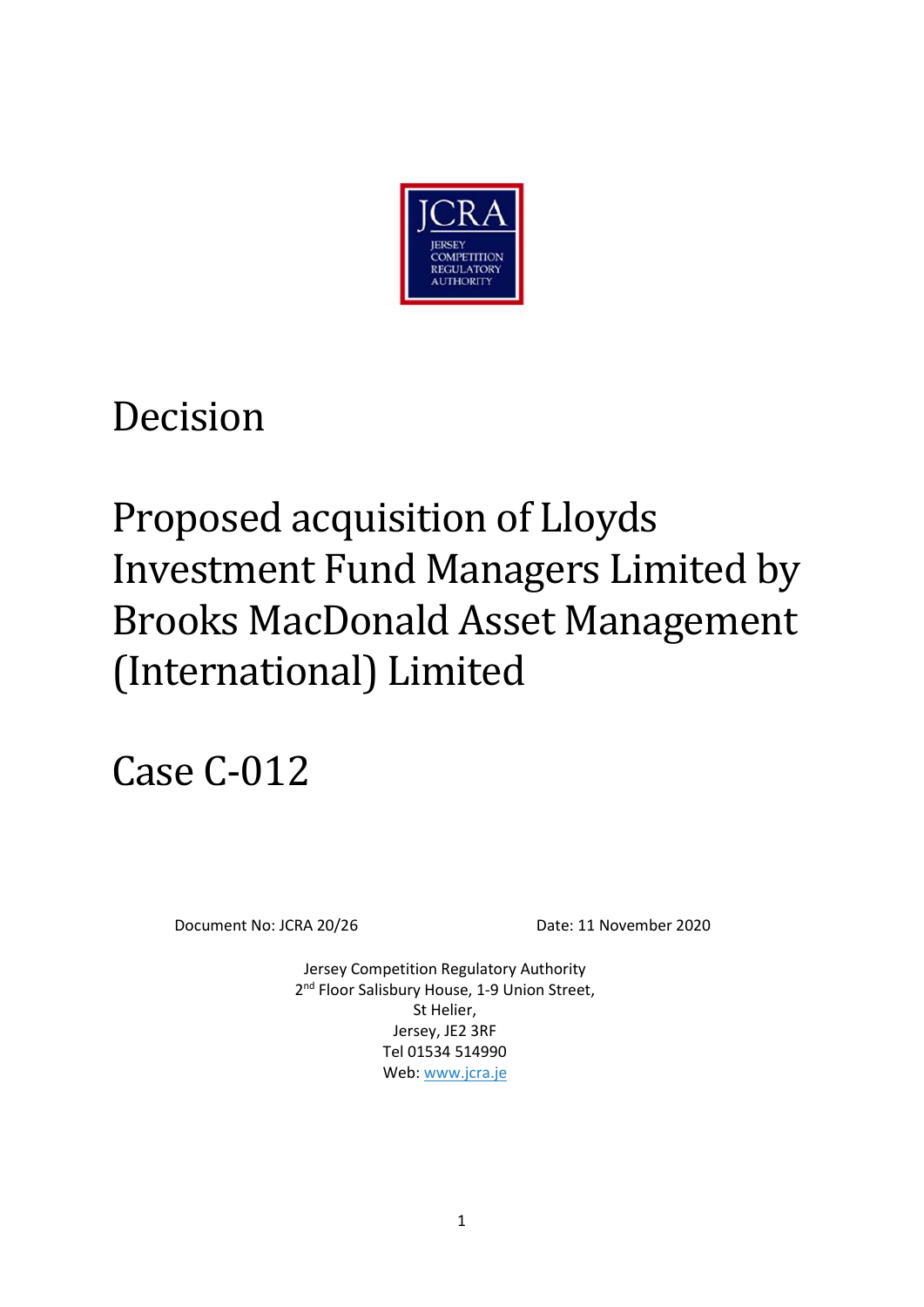## Summary

- 1. Brooks Macdonald Asset Management (International) Limited (the **Purchaser**) proposes to acquire i) all the shares of Lloyds Investment Fund Managers Limited (the **Target**) and ii) the Jersey domiciled discretionary investment portfolio business carried on by Lloyds Bank International Limited. The transaction has been notified to the Jersey Competition Regulatory Authority (the **Authority**) for approval pursuant to Article 21 of the Competition (Jersey) Law 2005 (the **2005 Law**).
- 2. The Authority has determined that the proposed acquisition will not lead to a substantial lessening of competition in any relevant market and hereby approves the notified transaction.

# The Notified Transaction

- 3. On 18 September 2020, the Authority received a joint application from Brooks Macdonald Asset Management (International) Limited and Lloyds Investment Fund Managers Limited for the proposed sale of the entire share capital in the Lloyds Investment Fund Managers Limited from Lloyds Holdings (Jersey) Limited and the Jersey discretionary investment business carried on by Lloyds Bank International Limited (the **Sellers**).
- 4. The Purchaser's rationale for this transaction is to increase its international business reach in its offshore wealth and funds business. The Seller is seeking to dispose of its Jersey wealth and funds business as part of a broader strategic alignment for the group.
- 5. The Authority registered the application on its website with a deadline for comments of 2 October 2020. No submissions were received.

## The Parties

- 6. The Purchaser forms part of Brooks Macdonald Group Plc, an investment management services firm that offers services to high net worth individuals, pension funds, institutions and trusts. It also provides financial planning and offshore investment management, and acts as a fund manager. The Purchaser itself is a specialist investment manager that provides discretionary management services for trusts, charities, private clients and pension funds.
- 7. The Sellers form part of the Lloyds Banking Group, a multinational financial institution that provides, amongst others, banking services, pensions and insurance services, credit services and wealth management under a number of different brands. The Target provides fund administration services in Jersey.

# Jersey: Requirement for Authority Approval

- 8. Under Article 2(1)(b) of the 2005 Law, a merger and acquisition (**merger**) occurs where a person who controls an undertaking acquires direct or indirect control of the whole or part of another undertaking. On completion of the notified transaction, the Purchaser will acquire all the shares in the Target. The notified transaction therefore constitutes a merger as defined by the 2005 Law.
- 9. According to Article 20(1) of the 2005 Law, a person must not execute certain mergers or acquisitions except with and in accordance with the approval of the Authority.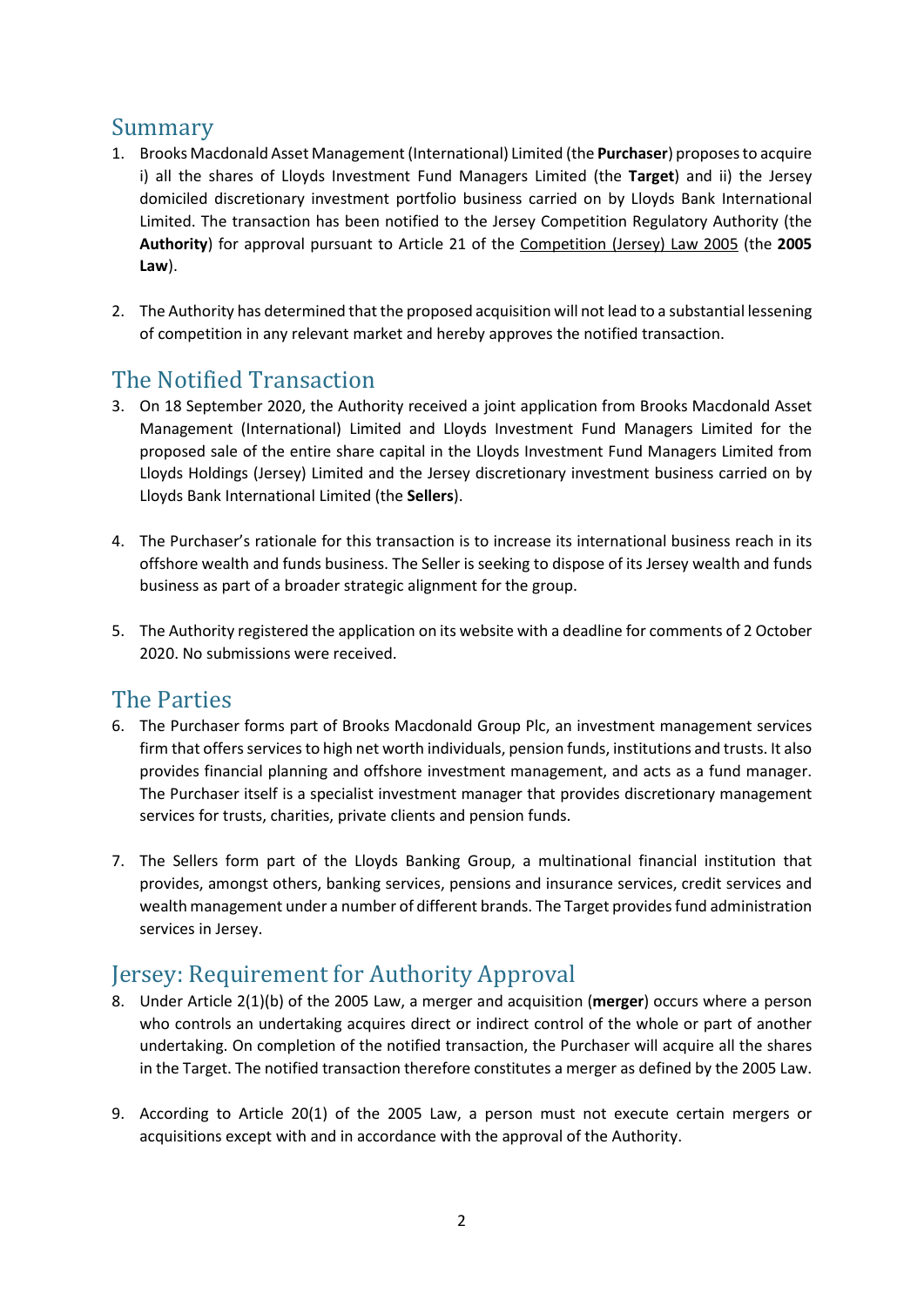- 10. Article 4 of the Competition (Mergers and Acquisitions) (Jersey) Order 2010 (the **Order**) provides that if one or more of the parties to the proposed merger has an existing share of 40% or more of the supply or purchase of goods or services of any description supplied or purchased from persons in Jersey, then the merger must be notified to the Authority for approval under Article 20(1) of the 2005 Law, unless one of the two exemptions apply.
- 11. The Target provides funds administration services, specifically it provides one of the four 'recognised funds' in Jersey. A recognised fund is a particular class and type of investment in Jersey which is broadly retail in nature. In its fullest sense, fund administration services is a broad local market. However, on a prudent basis, taking into account that there are only four recognised funds in Jersey, the Parties took the decision to notify this transaction for approval.
- 12. According to this information provided by the Parties, the Target has a share of 'recognised funds' these funds in Jersey exceeding 40%, and neither of the two exemptions apply. The notified transaction therefore requires the approval of the Authority prior to its execution.

# Market Definition

## Approach

- 13. Under Article 22(4) of the 2005 Law, the Authority must determine if the merger would substantially lessen competition in Jersey or in any part of Jersey.
- 14. As an initial step, the Authority will identify the markets which are likely to be affected by the merger since market definition provides a framework within which the competitive effects of a merger can be assessed. However, the boundaries of the market do not necessarily determine the outcome of the analysis of the competitive effects of the merger. This is because there can be constraints on the merging parties from outside the relevant market, segmentation within the relevant market or other ways in which certain constraints are more significant than others. The Authority will, where appropriate, take these factors into account in its assessment.
- 15. When defining a market, the Authority may take note of its own previous decision making practice and/or market definitions applied by other competition authorities. However, these previous decisions are not precedents and are not binding, either on the merging parties or on the Authority. Competition conditions may change over time, changing the market definition. Market definition will always depend on the prevailing facts<sup>1</sup>.

### Views of the Parties

16. The Parties activities overlap in the provision of certain investment management services. They consider the relevant market for this transaction should be 'discretionary investment management in Jersey' on the basis that this is the only area of overlap between the Parties.

#### Product Market Definition

-

17. Fund administration, specifically in the context of 'recognised funds', includes acting as a trustee (in respect of a fund), engaging as a depository or deposit bank of mutual funds and offering

<sup>&</sup>lt;sup>1</sup> This approach is consistent with that taken under EU law – see, for example, Joined Cases T-125/97 and T-127/97 [2000] ECR II-01733, paragraphs 81-82. Article 60 of the 2005 Law requires the Authority to attempt to ensure that so far as possible questions arising in relation to competition are dealt with in a manner that is consistent with the treatment of corresponding questions arising under European Union law in relation to competition within the European Union.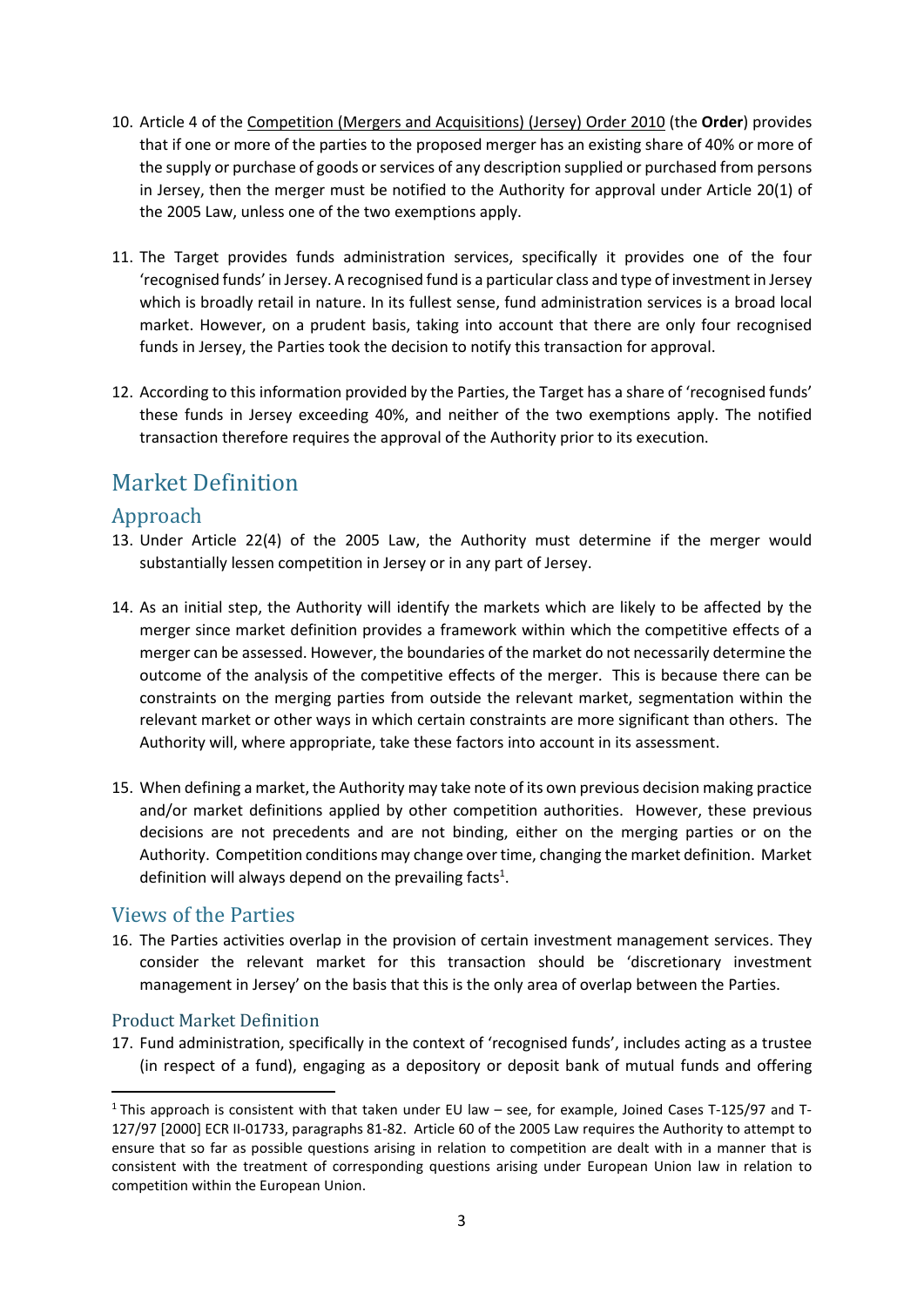accounting services and net asset valuations to relevant funds, the provision of other relevant corporate admin or secretarial or investor relation or other related services. Recognised Funds are a particular class and type of investment fund regulated in Jersey which is broadly "retail" in nature in the funds regulatory and consumer landscape. There are only four recognised funds in Jersey, the parties have proposed to define the market with reference to a sub-set of the funds administration market relating to recognised funds

18. Discretionary investment management is a specific subset of wealth management services. It comprises the management of investment portfolios of principally retail clients and is characterised by (a) an active investment management role on the part of the service provider, and (b) investment portfolios that comprise, most commonly, a mixture of shares / other equities, fund investments and bonds or such other publicly available investments.

#### Geographic Market

19. The parties consider that the relevant geographic market for the provision discretionary investment management is limited to Jersey, with no further geographic sub-markets.

## Authority Consideration

- 20. The relevant product market is defined primarily by reference to the likely response of consumers and competitors<sup>2</sup>. It will comprise products and/or services which are regarded as interchangeable or substitutable by the consumer, by reason of the product's characteristics, prices and intended use. An undertaking cannot have a significant impact on the prevailing conditions of a market if customers can easily switch to other service providers.
- 21. Discretionary investment management is defined by the Financial Conduct Authority as a form of professional investment management in which investments are made on behalf of clients through a variety of securities<sup>3</sup>. The term 'discretionary" refers to investment decisions being made by the investment manager based on the investment manager's judgement rather than under the direction of the client. The major aim of the services offered is to outperform market benchmarks.
- 22. The services provided are usually tailored for institutional business, pension funds and high-net worth individuals. The investment management company has a continuous responsibility to ensure that an investment portfolio is suitable for the client's attitude to risk and investment objectives.
- 23. However, for the purposes of this transaction, the precise market definition can be left open since the notified transaction will not give rise to a substantial lessening of competition in the provision of discretionary investment management in Jersey on any reasonable basis.

# Effect on Competition

### Approach

<u>.</u>

24. After defining the relevant market, the Authority estimates the respective market shares of the competitors in that market, both before and after the proposed transaction. These shares can be used as an indication of the overall level of market concentration which will be brought about as a result of the merger.

<sup>2</sup> CICRA Guideline 7 – Market Definition

<sup>3</sup> https://www.fca.org.uk/consumers/wealth-management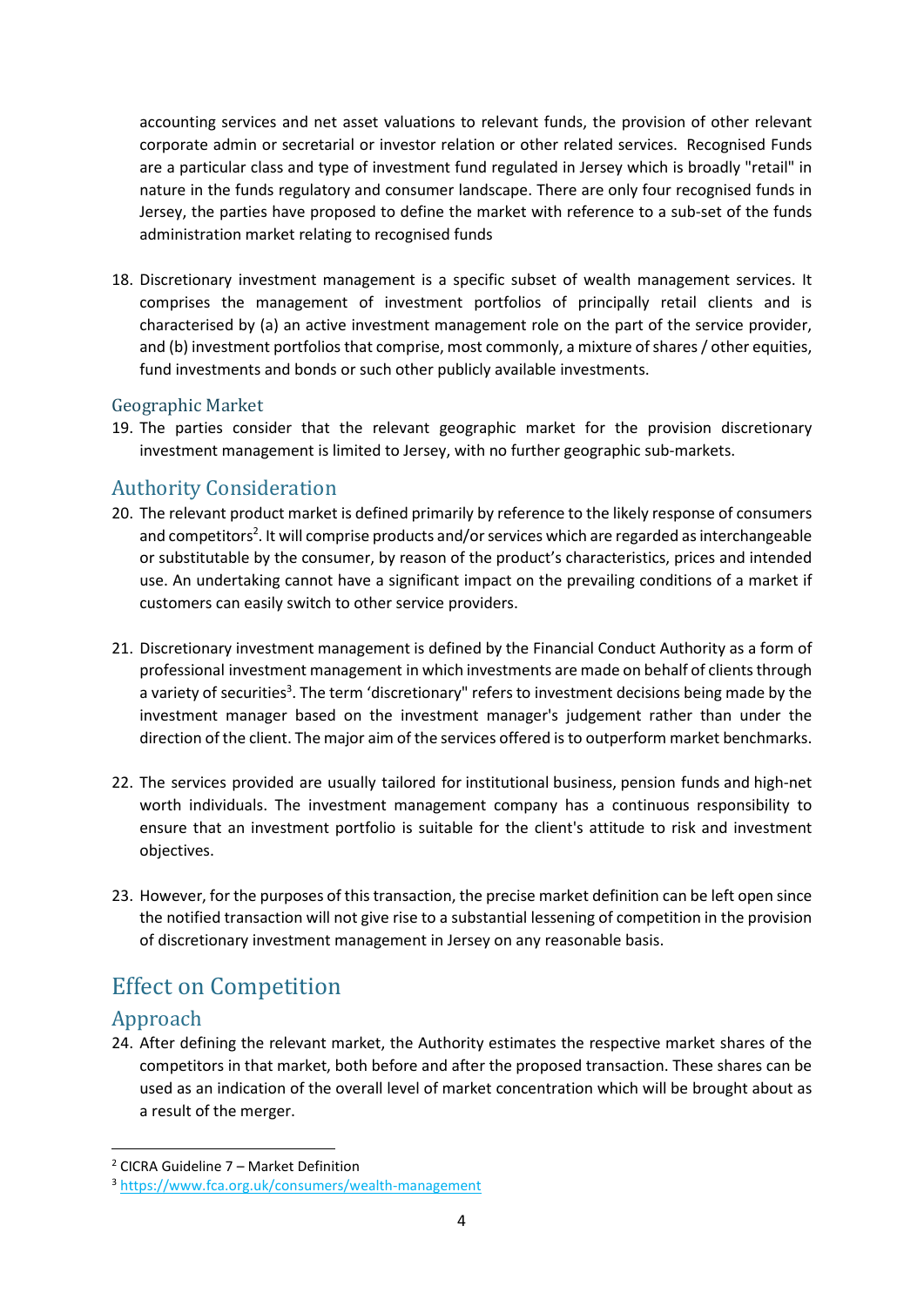- 25. The analysis will consider whether the merger creates or enhances the ability or incentive to exercise market power, either unilaterally or in co-ordination with competitors, and whether other market forces (such as the entry of new competitors or countervailing power of customers) will eliminate this risk. The assessment will also consider any pro-competitive effects or efficiencies that may result from the merger.
- 26. For horizontal mergers, the Authority can assess two potential types of anti-competitive effects unilateral effects (i.e. the ability of the merged entity to raise prices unilaterally) and co-ordinated effects (i.e. the ability of the merged entity to raise prices either the implicit or explicit cooperation of other competitors). For vertical or conglomerate mergers, the Authority's focus will be on assessing whether the merged entity would have the ability or incentive to foreclose the market to competitors, either by denying access to important inputs upstream, or by denying access to 'routes to market' downstream.
- 27. Non-horizontal mergers are unlikely to pose a threat to effective competition unless the merged entity has a significant degree of market power in at least one of the markets concerned. In relation to conglomerate mergers, the main concern is that of foreclosure. A combination of products in related markets may confer the ability and incentive to leverage a strong market position from one market to another by means of tying or bundling or other exclusionary practices. This may have no anticompetitive consequences, however in certain circumstances, these may lead to a reduction in actual or potential competitors' ability or incentive to compete. The Authority will consider the ability to foreclose, the incentive to do so, and whether a foreclosure strategy would cause harm to consumers.
- 28. When assessing horizontal and non-horizontal mergers, the Authority will have regard to the guidelines produced by the European Commission. It may also consider the substantive merger guidelines applied by the Competition and Markets Authority in the UK, as well as those of other competition authorities.
- 29. The notified transaction will increase the share of supply of discretionary investment management supplied to persons in Jersey and therefore the horizontal effects of the merger and their impact on competition are considered below. In addition, the Target holds a significant market share in one area. There are no vertical effects associated with this transaction.

#### Horizontal effects

-

- 30. Both parties are active in the supply discretionary investment management in Jersey. European Guidelines provide that where the combined market share of the merging undertakings does not exceed 25%, the concentration may be presumed not to impede effective competition<sup>4</sup>.
- 31. Following completion of the notified transaction, the parties estimate that they will hold a combined market share of [under 10%]<sup>5</sup>. This is based on statistics published on the Jersey Finance

<sup>&</sup>lt;sup>4</sup> Article 60 of the 2005 Law provides that so far as possible questions arising in relation to competition must be dealt with in a manner that is consistent with the treatment of corresponding questions arising under EU competition law.

<sup>&</sup>lt;sup>5</sup> Note, as set out in paragraph 10 the Target has a share of certain funds in Jersey exceeding 40% which means that this transaction requires clearance by the Authority. However, the Purchaser is not active in the same